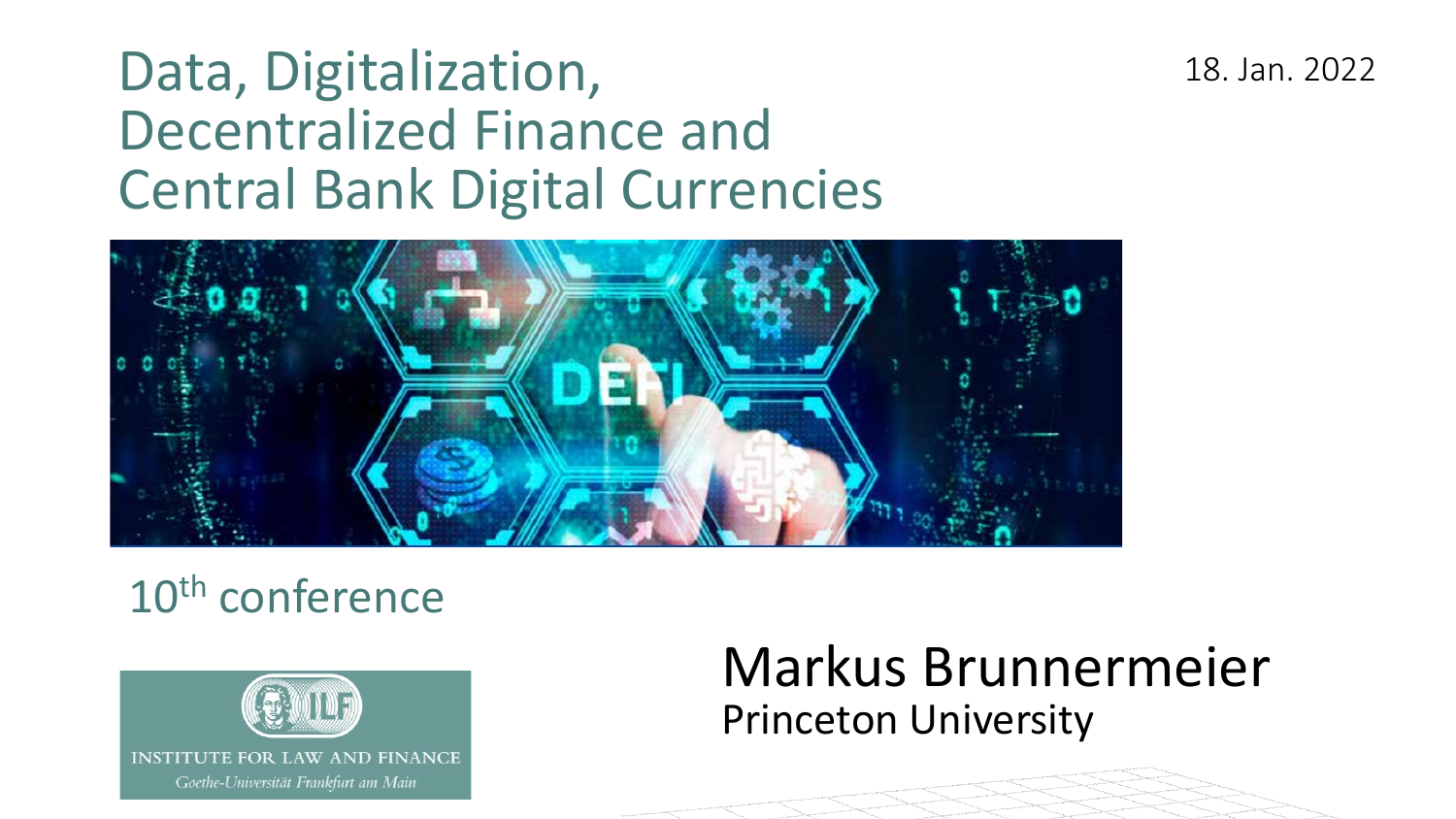

### **Digitalization: Money and Finance**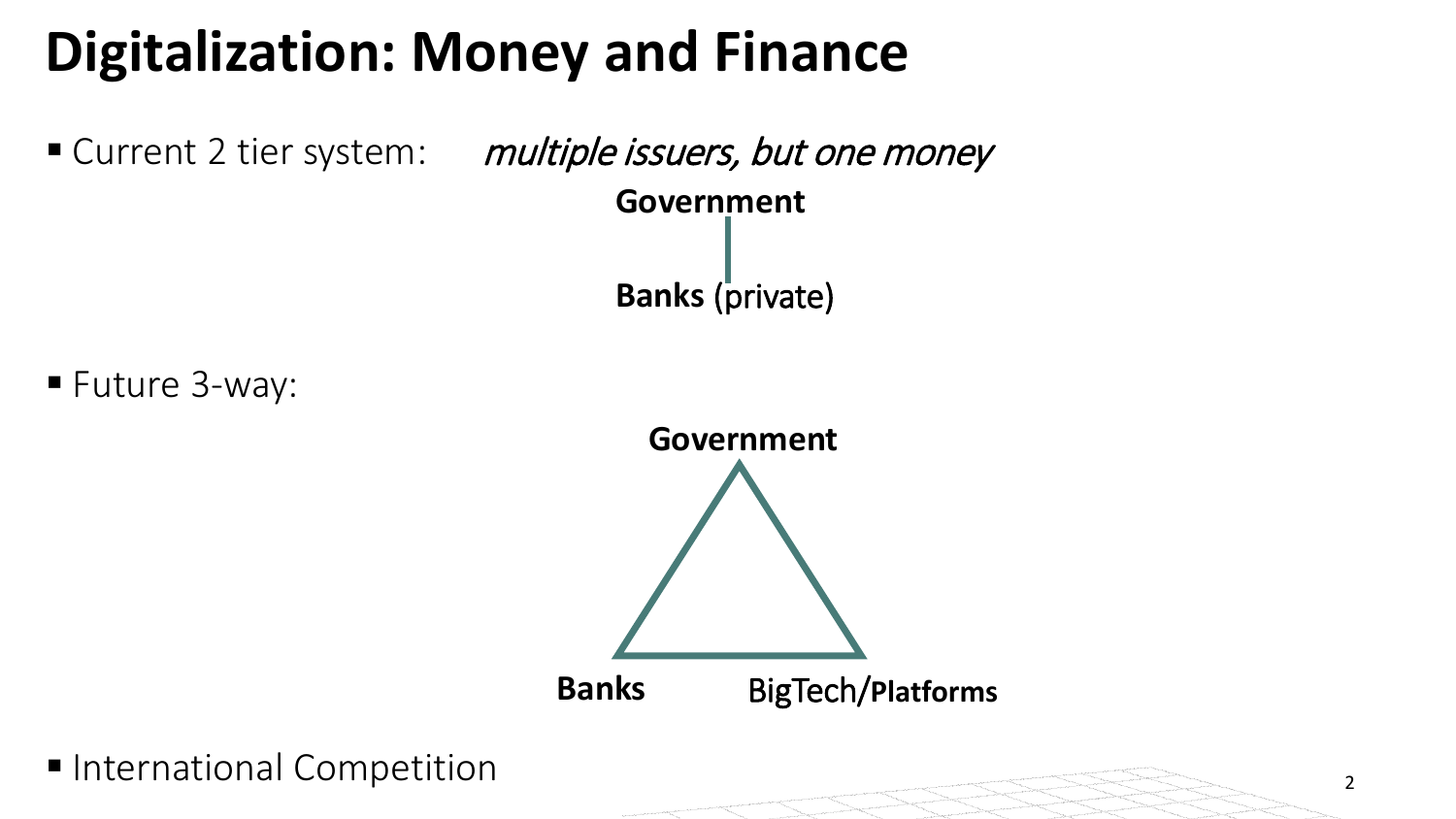## **Tech Trends that Impacts Money**

- Smart phone M-Pesa
- DLT (Blockchains) Bitcoin
- Token (vs account-based)
- Smart contracts and programable money
- Internet of things: payments from machine to machine
- Micropayments
- Digital platforms/ecosystems **Alipay, WeChatPay**
- Big data, AI, deep learning **inverse selection**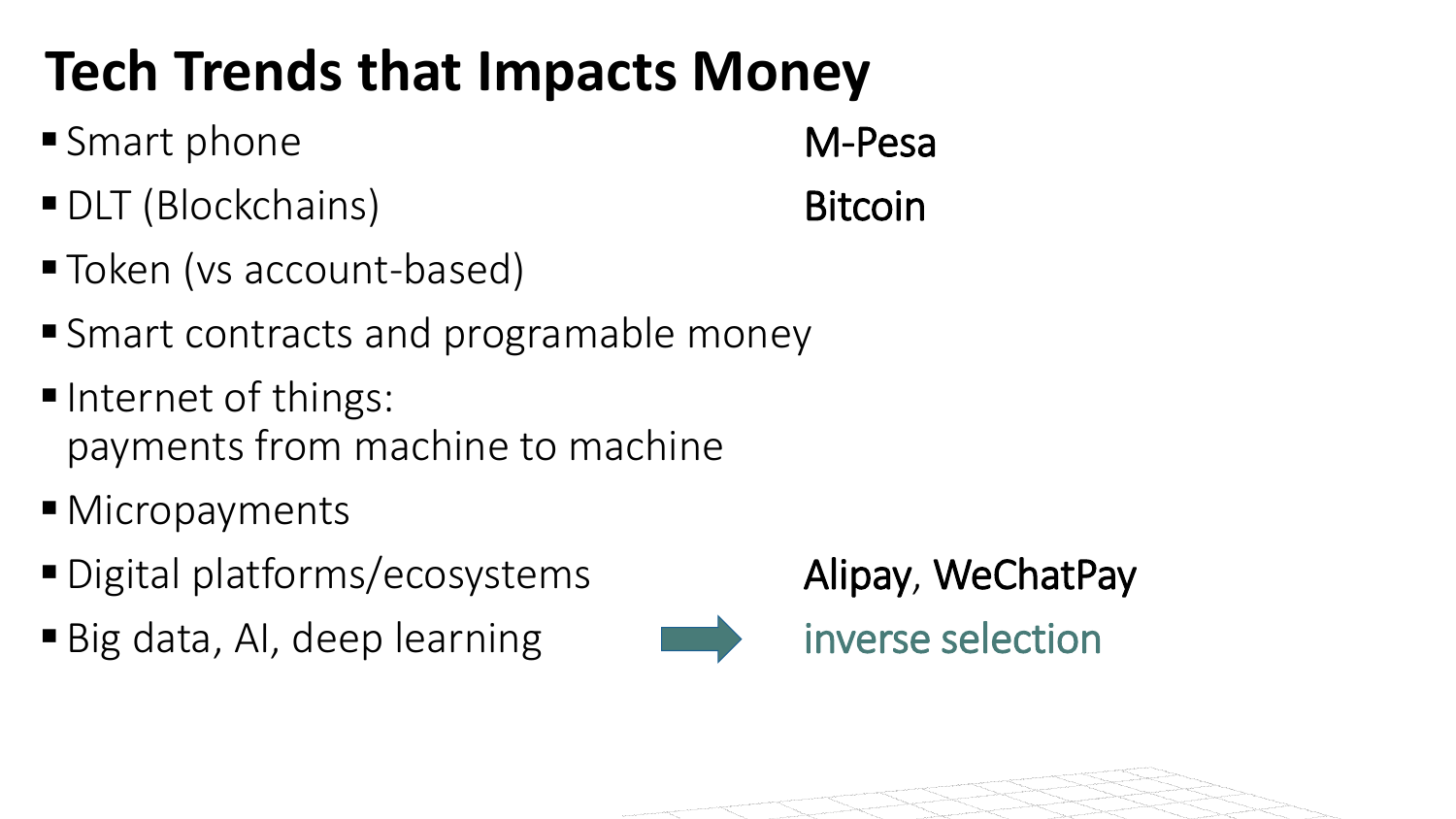- Economies of "statistical information" Scope
	- Unstructured data, textual data
	-
	-
	-
	- Scale





## **"Big is better" AI, Machine/Deep Learning**

4

 $\blacksquare$  Increasing returns to scale?  $\blacksquare$  SIZE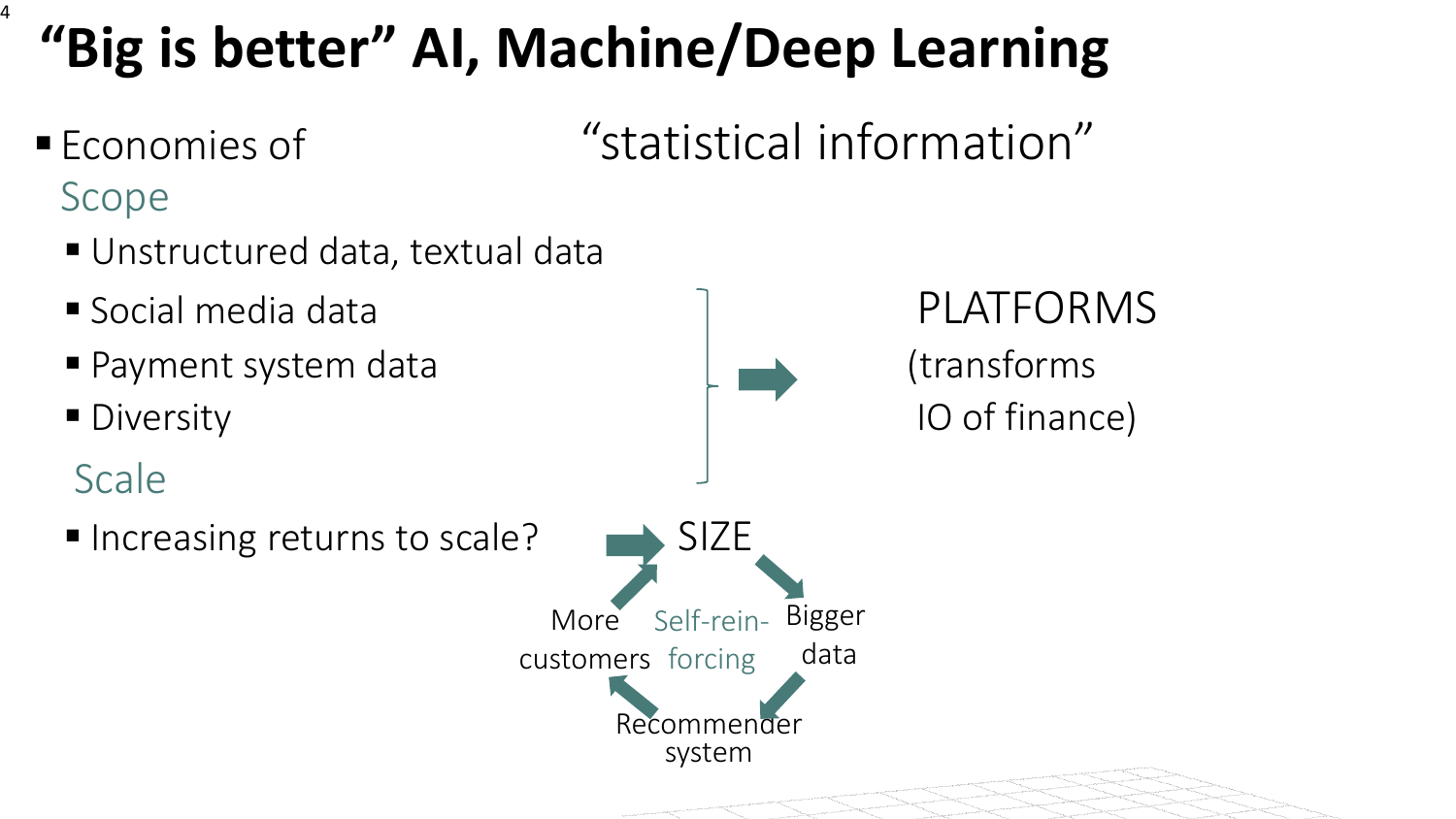- Insurance client, … Insurance company
	- Asset manager, …

"Inverse Selection"



## **Inversion of "Information Advantage"**

- **Information advantage** for customer soon, seller
	- Borrower Lender

5

"will know more"<br>about me than me"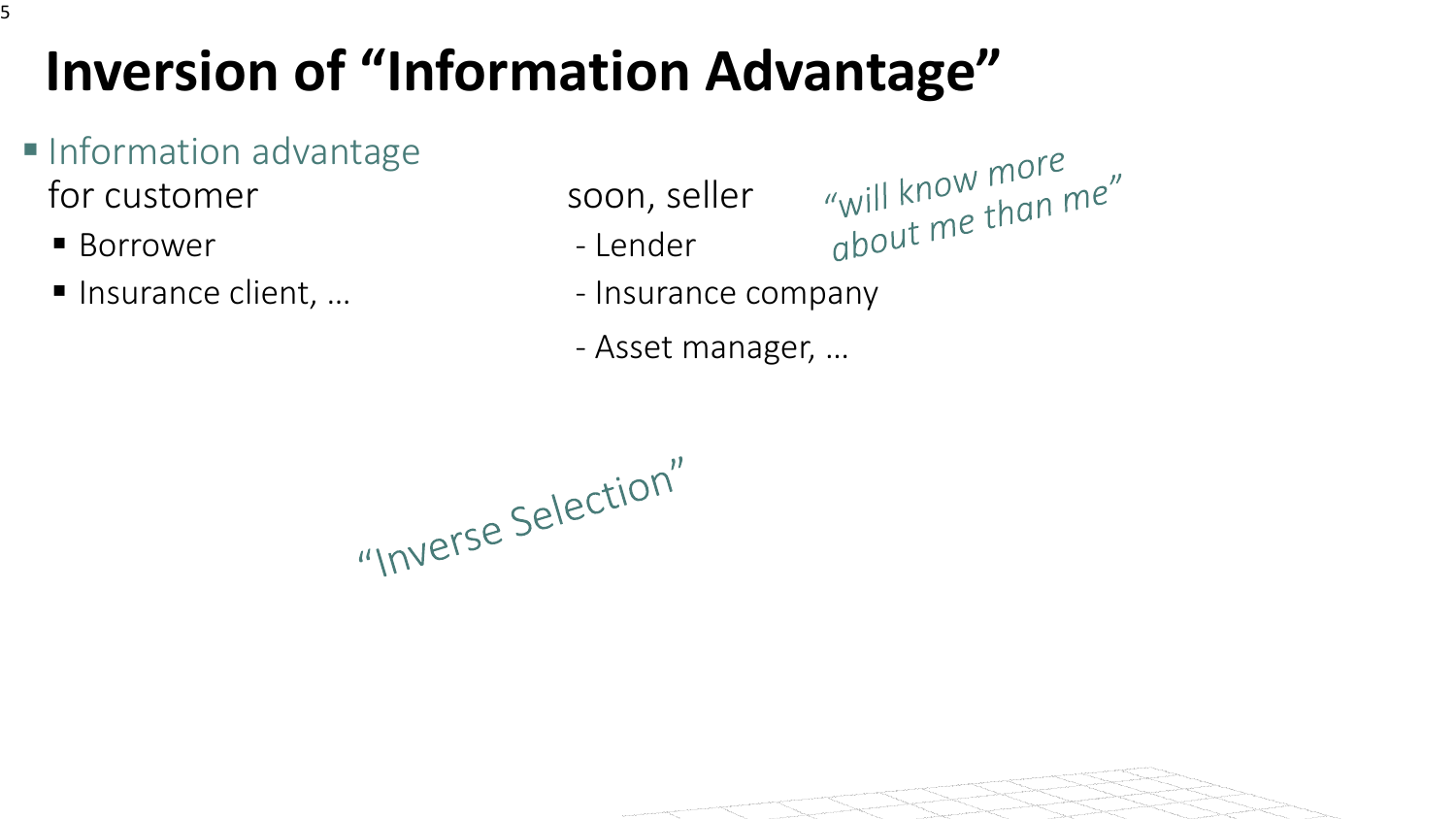- Insurance client, … Insurance company
	- Asset manager, …

- **Results:** 
	- 1. Intricate price discrimination using algorithms
		- Asymmetric information
		- **Size/dominance**

- 2. Averaged investor info disadvantaged to large asset managers
	- Concentration in asset management
	- Al/algorithms to read data, devise strategy
	- **Undermines efficient markets hypothesis**

## **Inversion of "Information Advantage"**

- **Information advantage** for customer soon, seller
	- Borrower Lender
	-

| <b>CONTRACTOR</b> |  |
|-------------------|--|
|                   |  |
|                   |  |
|                   |  |
|                   |  |
|                   |  |
|                   |  |
|                   |  |
|                   |  |
|                   |  |
|                   |  |
|                   |  |
|                   |  |
|                   |  |
|                   |  |

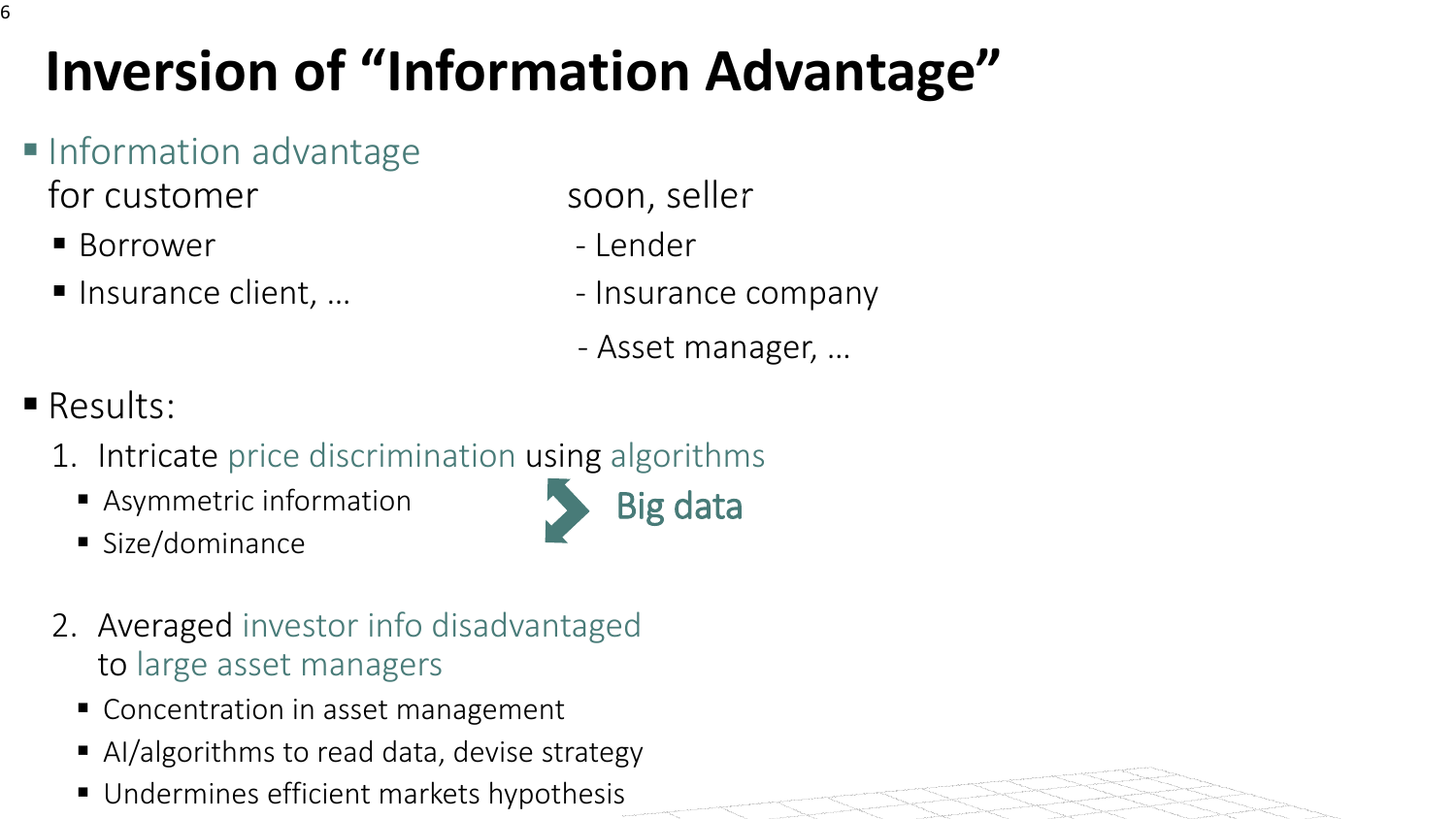### The Rise of Platforms & FinTech

- Aggregation of diverse activities in closed ecosystem
- Capture of diverse data
- **The Transforms structure of financial intermediation**



- Fundamental challenge for banks' business model
	- Bundling with other activities (on platforms)
	-

Unbundling of activities (cream skimming by FinTech)

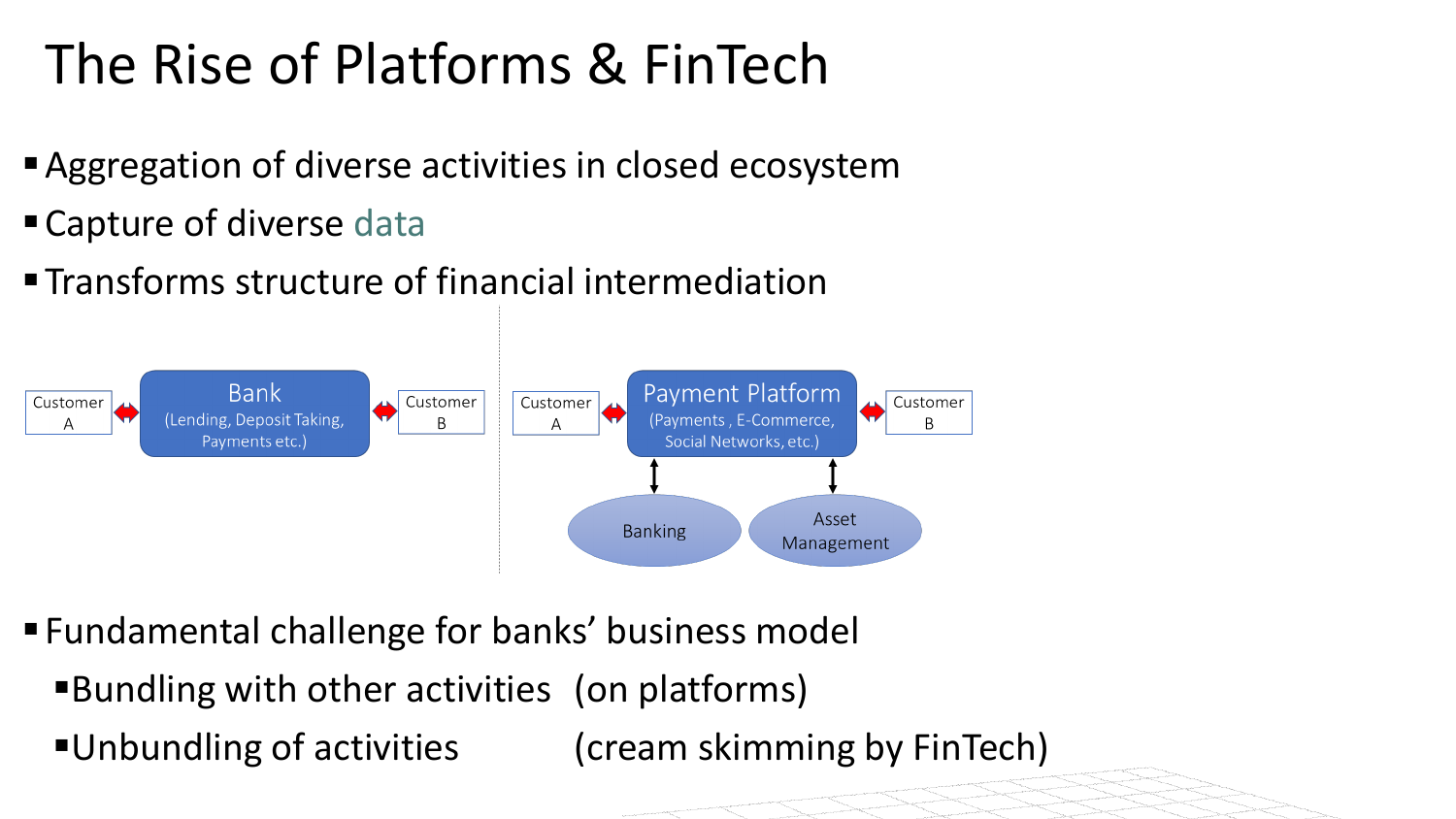### **Crypto currency vs. assets**

- Alipay, WeChatPay
- **Blockchain DLT technology Crypto currency**
- Smart contract

- Stable coins
- Libra/Diem by Facebook/Meta
- Central Bank Digital Currency (CBDC)

| <b>CONTRACTOR</b> |  |
|-------------------|--|
|                   |  |
|                   |  |
|                   |  |
|                   |  |
|                   |  |
|                   |  |
|                   |  |
|                   |  |
|                   |  |
|                   |  |
|                   |  |
|                   |  |
|                   |  |
|                   |  |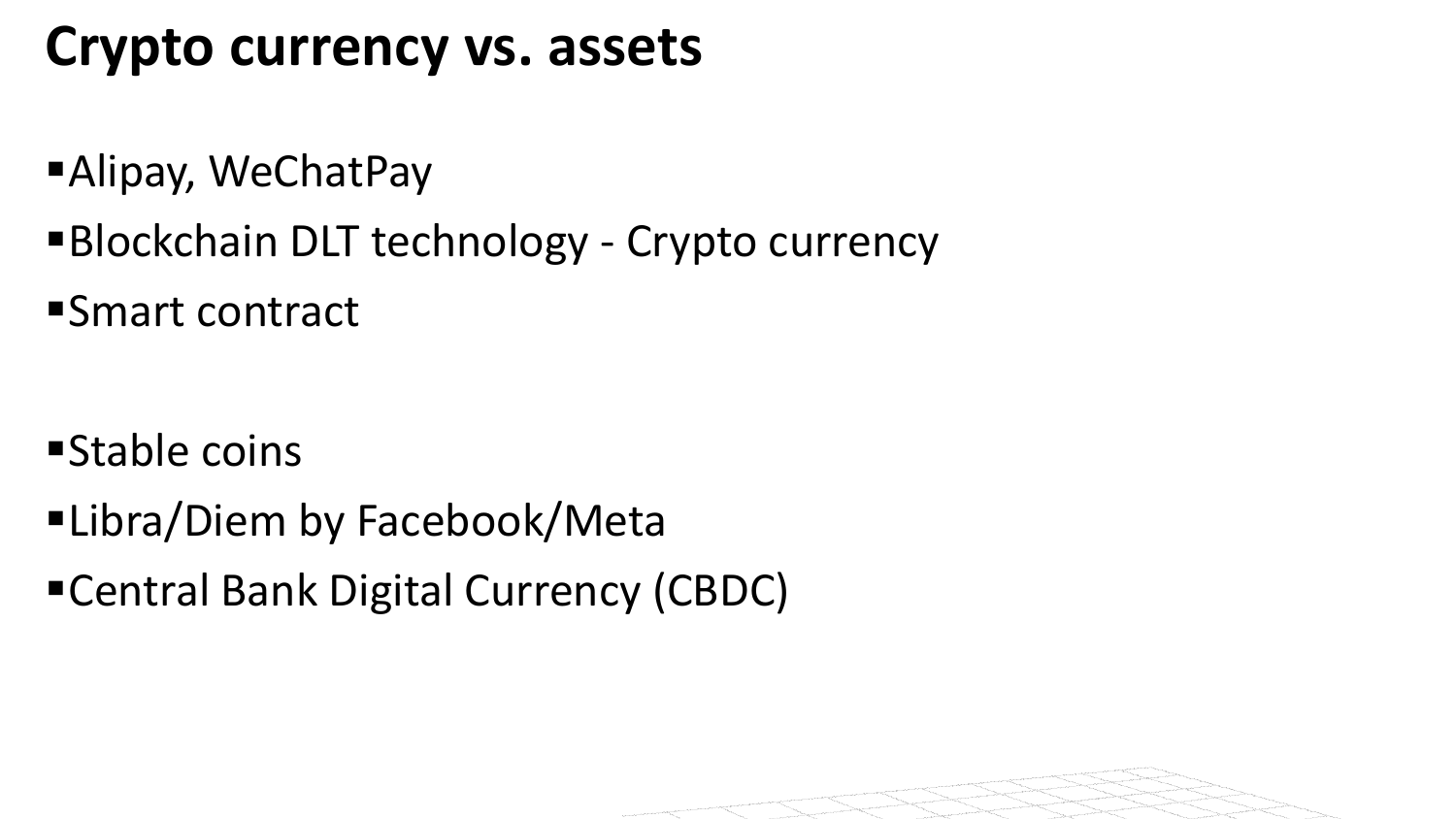### **Crypto currency vs. assets**

Where does the value come from?

- Cross-border transactions, Remittances
- **Illegal transactions**
- $"$ smart contract" programable money (Ether)
- **Privacy protection**
- Store of value **asset**
	- **Finflation hedge**
	- **Alternative to gold**

| <b>CONTRACTOR</b> |  |
|-------------------|--|
|                   |  |
|                   |  |
|                   |  |
|                   |  |
|                   |  |
|                   |  |
|                   |  |
|                   |  |
|                   |  |
|                   |  |
|                   |  |
|                   |  |
|                   |  |
|                   |  |

### Medium of exchange **currency**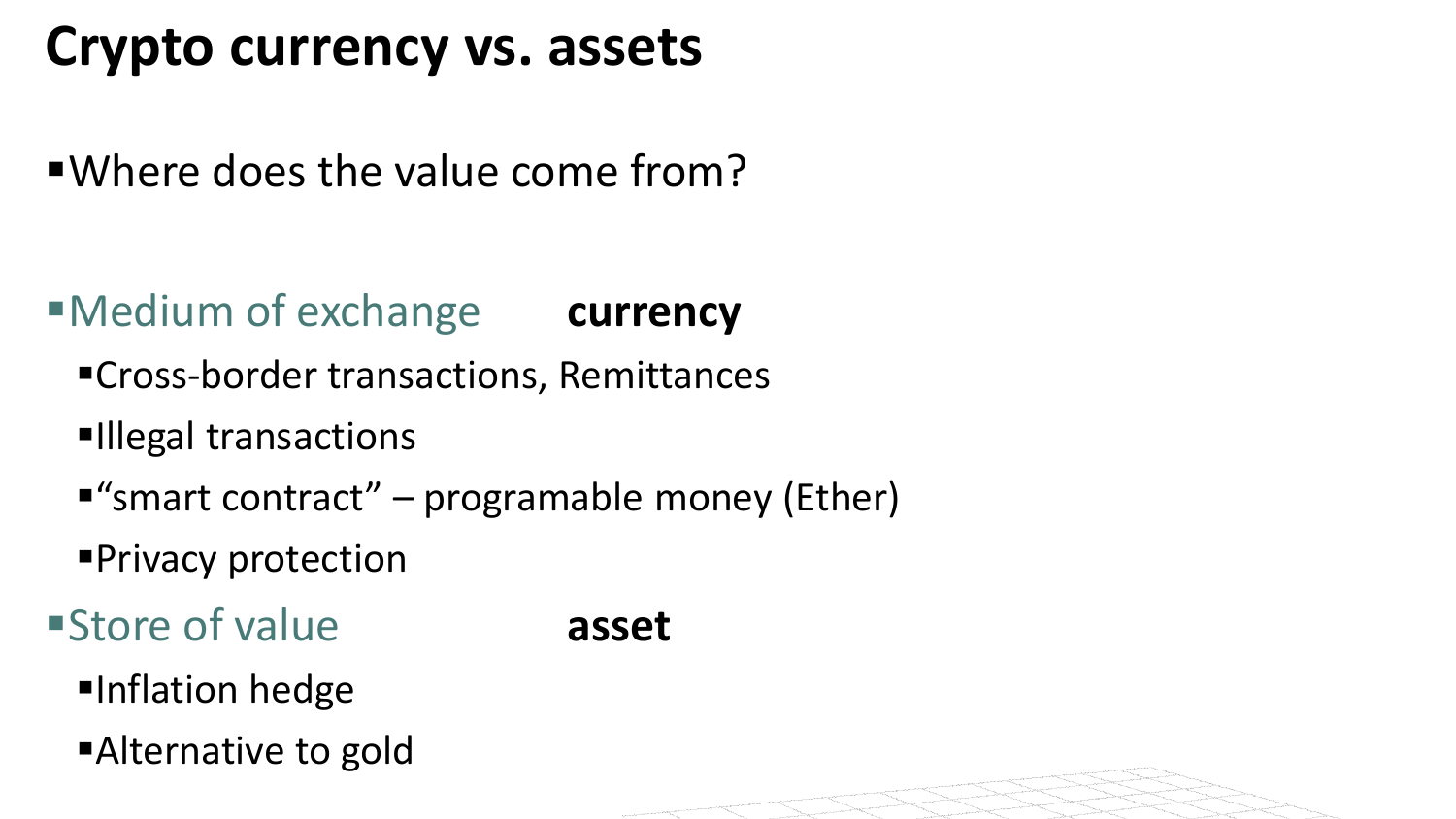■ >100 million credit card transactions in U.S. per day www.cardrates.com



■ New capital regulation for banks: 100% equity backing



## **Medium of Exchange: Emerging 2 Tier System**



10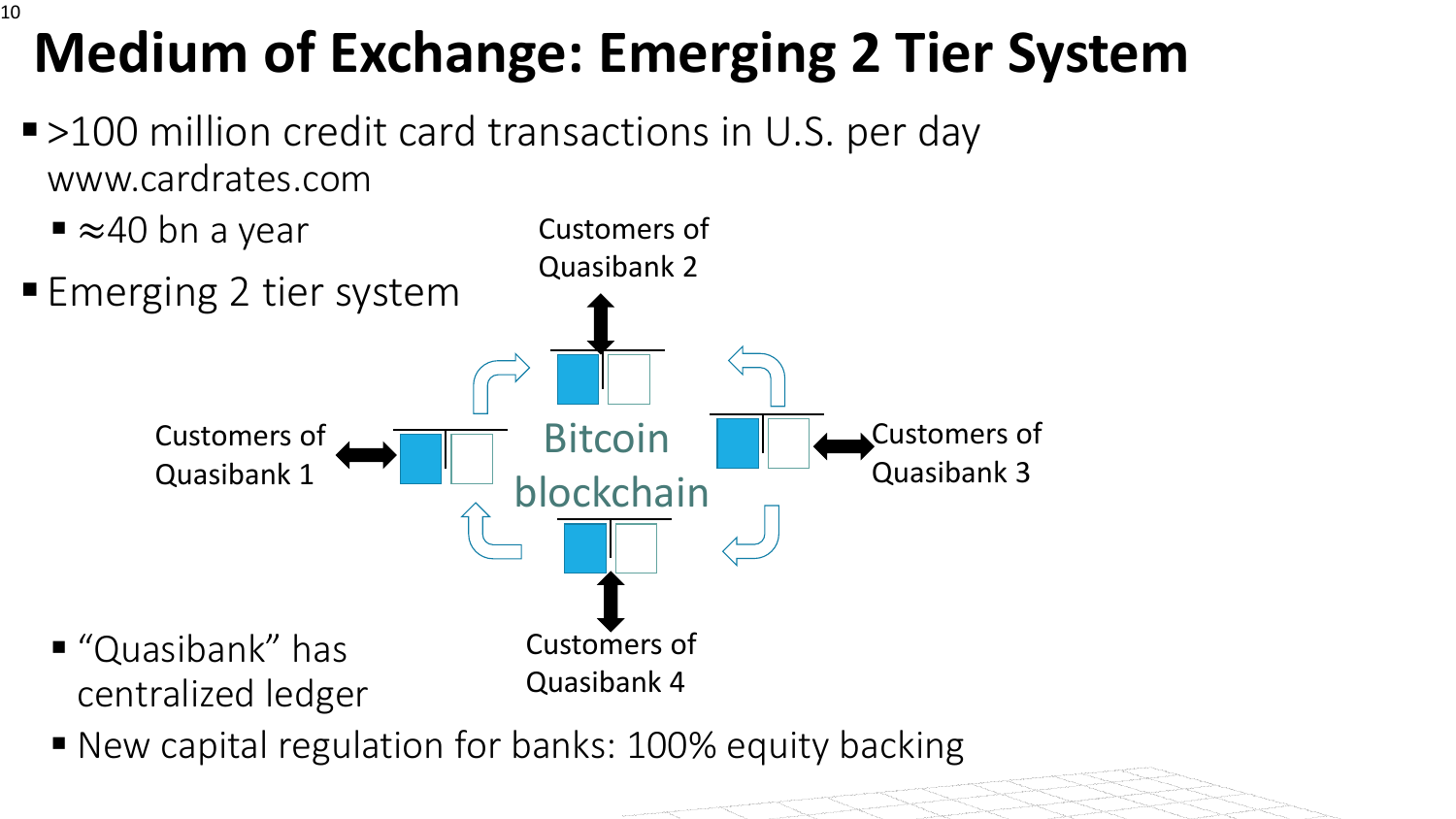- Why Central Bank Digital Currency (CBDC)?
	- After cash: grant citizens access to public money
	- **Preserve monetary sovereignty** 
		- Avoid "digital dollarization"...
		- Esp. for emerging economies
	- Get around  $ZLB + cybersecurity$
- **Timing and Transition and** financial stability

## **Why CBDC?**

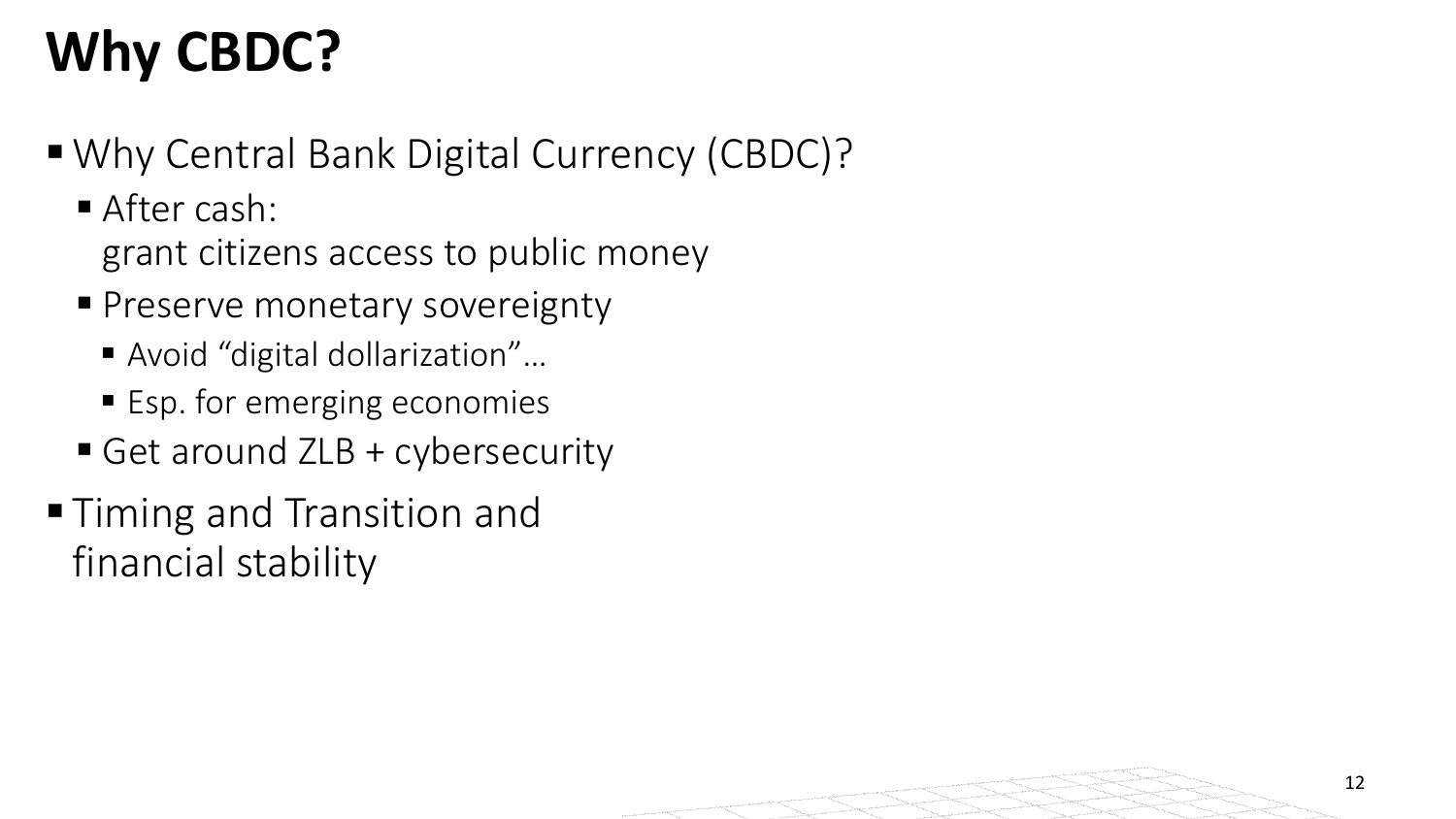### **Monetary Sovereignty**

- Monetary policy to manage business cycle Should Facebook's MoPo manage the macroeconomy?
	- **Unit of account role of money**
- **Seigniorage rents from money creation** 
	- **Store of value** role of money
	- **Financial repression**
- **Power to bail out and to provide liquidity LOLR** 
	- Connected to taxing power, fiscal space, governance
- Power to exclude from monetary system

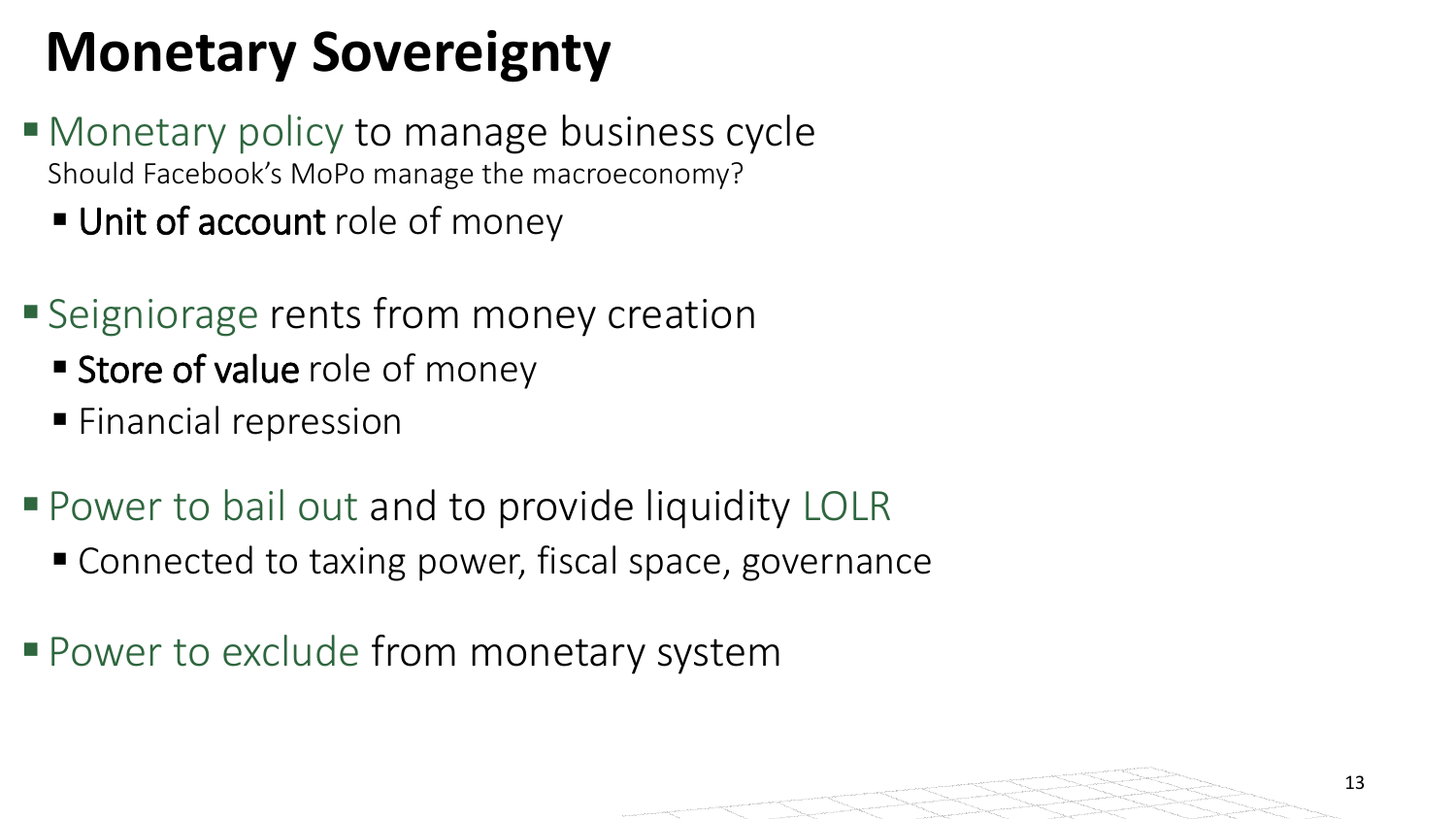CBDC

Private "stable coins" via 100% narrow bank (whole sale CBDC)

■ LOLR and taxing power + taxes in local currency

### $\blacksquare$  Offense:

## **"Digital Dollarization" –** "Digital Colonialization?"

- **Loss of "unit of account" role of money** 
	- Via medium of exchange (invoicing) vs. store of value (reserves)
	- Sudden and highly non-linear (Chang&Velasco 2006)
- Vulnerable countries: small, socially open
	- Small, open economy, large informal sector
	- Inefficient electronic payment system

### Defense:

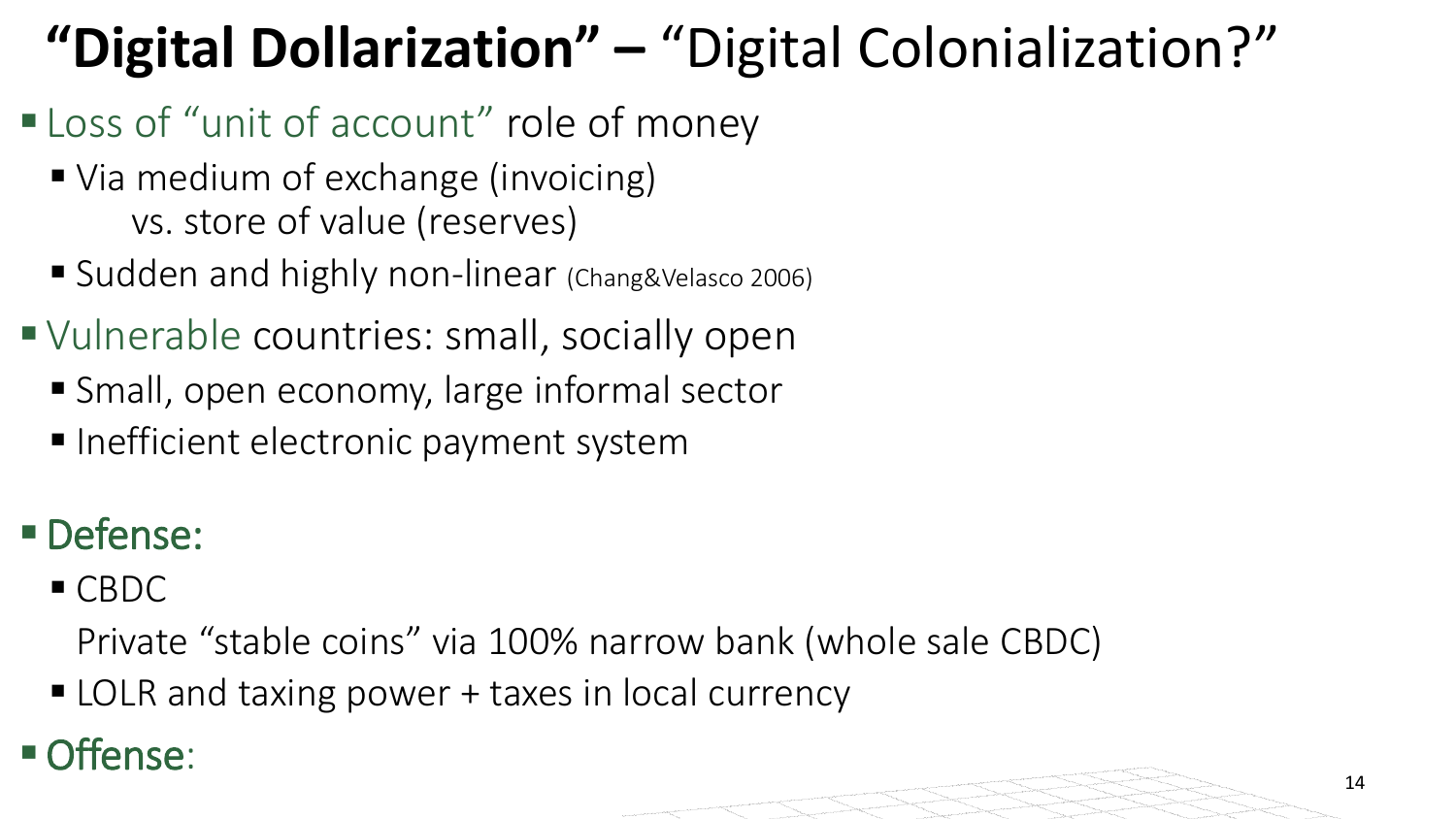## **Regulation 1**

- **Purpose of regulation:** 
	- **Investor protection**
	- **Systemic risk reduction**
	- Enhance international role of US dollar –<br>preserve "monetary sovereignty"
		- $\blacksquare$  unit of account in US dollar uniformity of money
		- seigniorages for US Treasury
	- Interoperability across platforms
- **Points** of regulation: What to regulate?
	- Entry and exit points to dollar (exchanges)
		- **In Isolated separate unregulated universe** (disconnected from rest of financial system)
			- Aim: avoid systemic relevance
			- Tax entry and exit (e.g. capital gains tax)
	- Asset holdings
		- Audit of asset holdings
		- Requirement to hold certain assets
	- Technological standards

| <b>CONTRACTOR</b> |  |
|-------------------|--|
|                   |  |
|                   |  |
|                   |  |
|                   |  |
|                   |  |
|                   |  |
|                   |  |
|                   |  |
|                   |  |
|                   |  |
|                   |  |
|                   |  |
|                   |  |
|                   |  |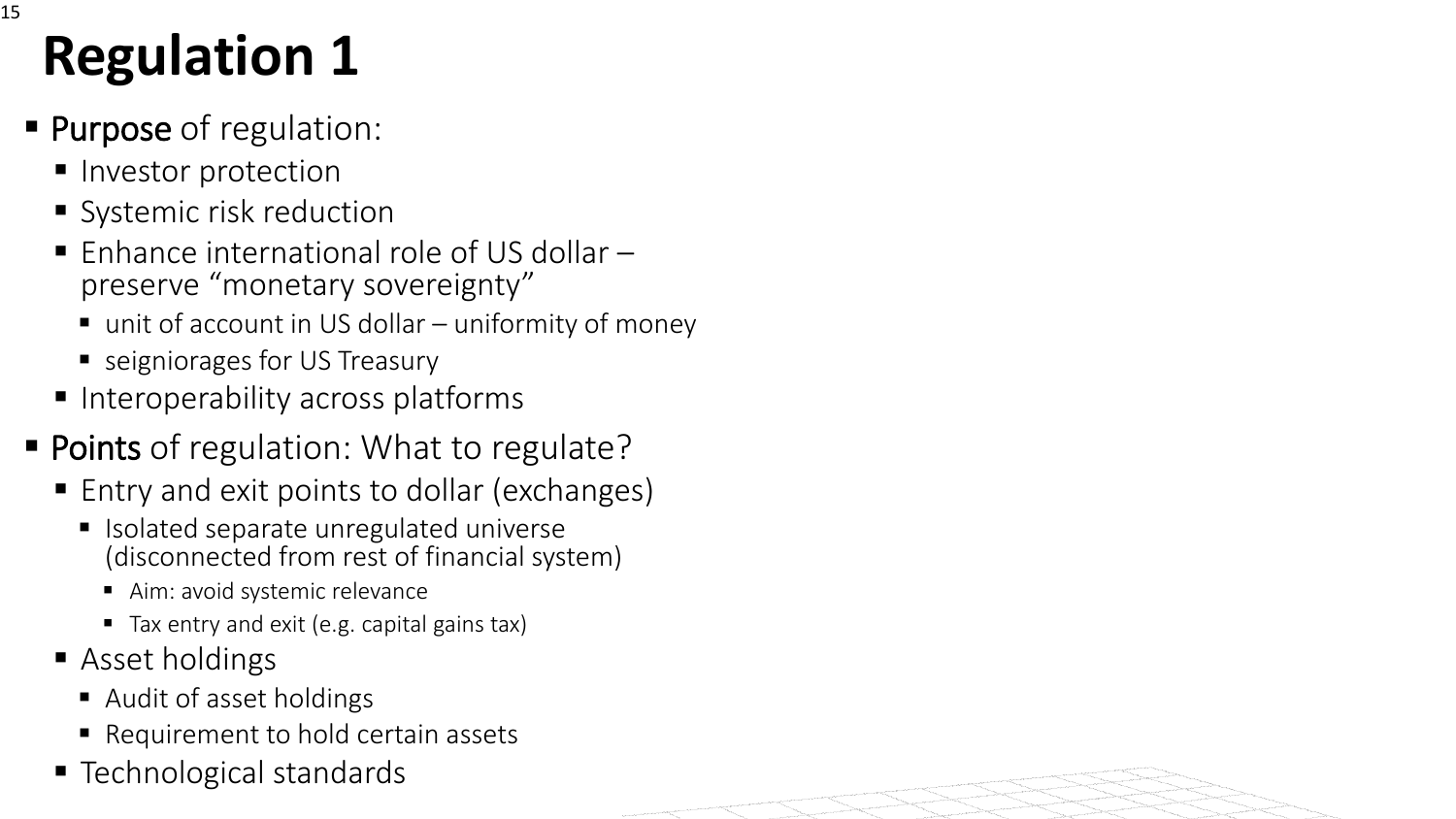### **Conclusion**

16

- The Rise of Platforms, token issuers, AI, Deep Learning
	- **Inverse Selection**
	- **Banks?**
- Crypto Space: Currency or assets?
	- Digital gold?
- **Regulatory uncertainty**
- Monetary Sovereignty CBDC
	-

■ Digital Dollarization **Digital Currency Areas** 

| <b>CONTRACTOR</b> |  |
|-------------------|--|
|                   |  |
|                   |  |
|                   |  |
|                   |  |
|                   |  |
|                   |  |
|                   |  |
|                   |  |
|                   |  |
|                   |  |
|                   |  |
|                   |  |
|                   |  |
|                   |  |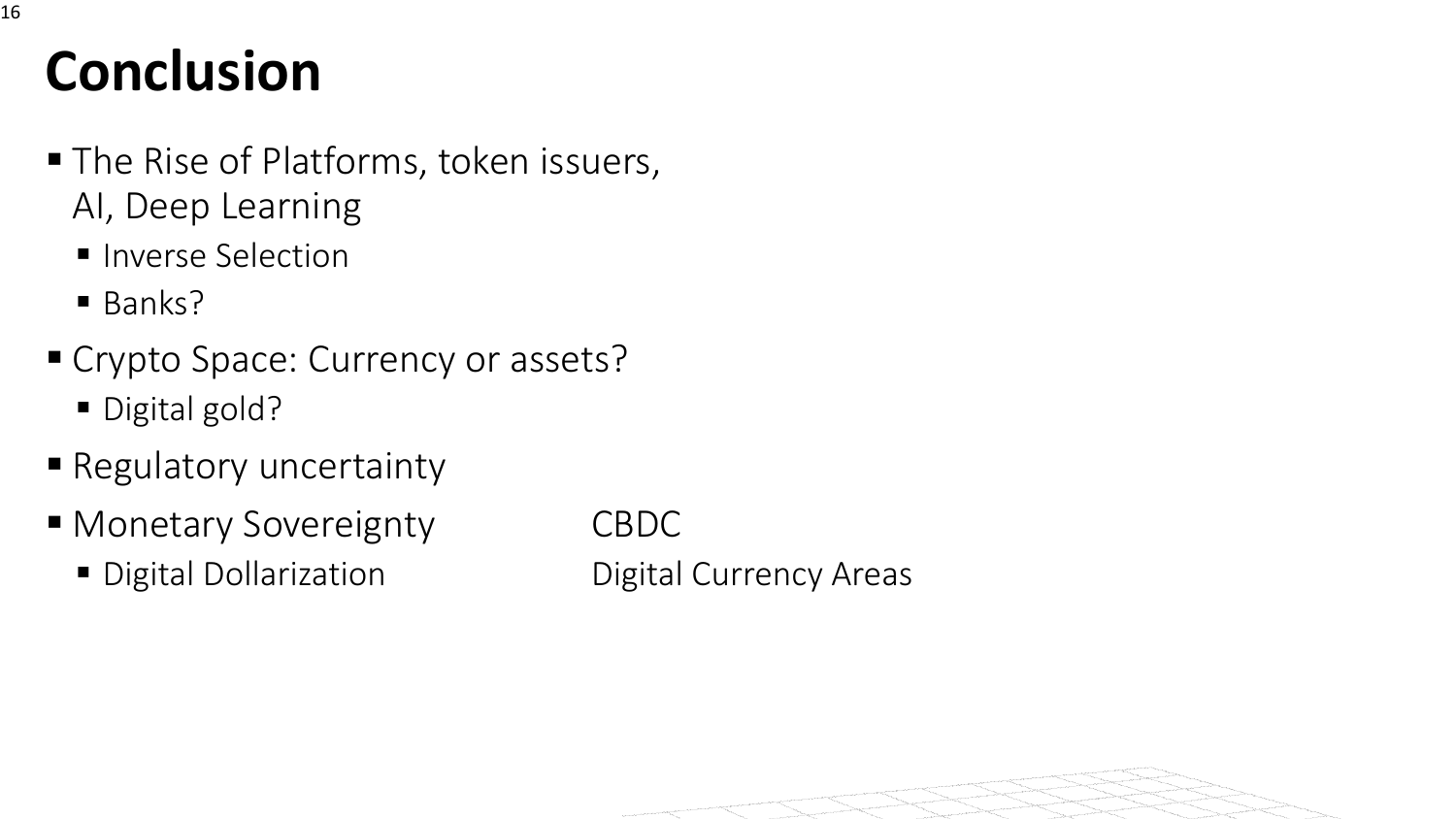- Abadi, Joseph, and Markus K. Brunnermeier. 2018. "Blockchain Economics". NBER working paper
- Brunnermeier, Markus K., Harold James, and Jean-Pierre Landau. 2019. "The Digitalization of Money"
- Brunnermeier, Markus K., Rohit Lamba, and Carlos Segura-Rodriguez. 2021. "Inverse Selection"
- Brunnermeier, Markus K. and Jonathan Payne. 2022. "Platforms, Tokens, and Interoperability"
- Brunnermeier, Markus K. and Jean-Pierre Landau. "The Digital Euro: Policy Implications and Perspectives", Report for the European Parliament (2022, forthcoming)

### **References**